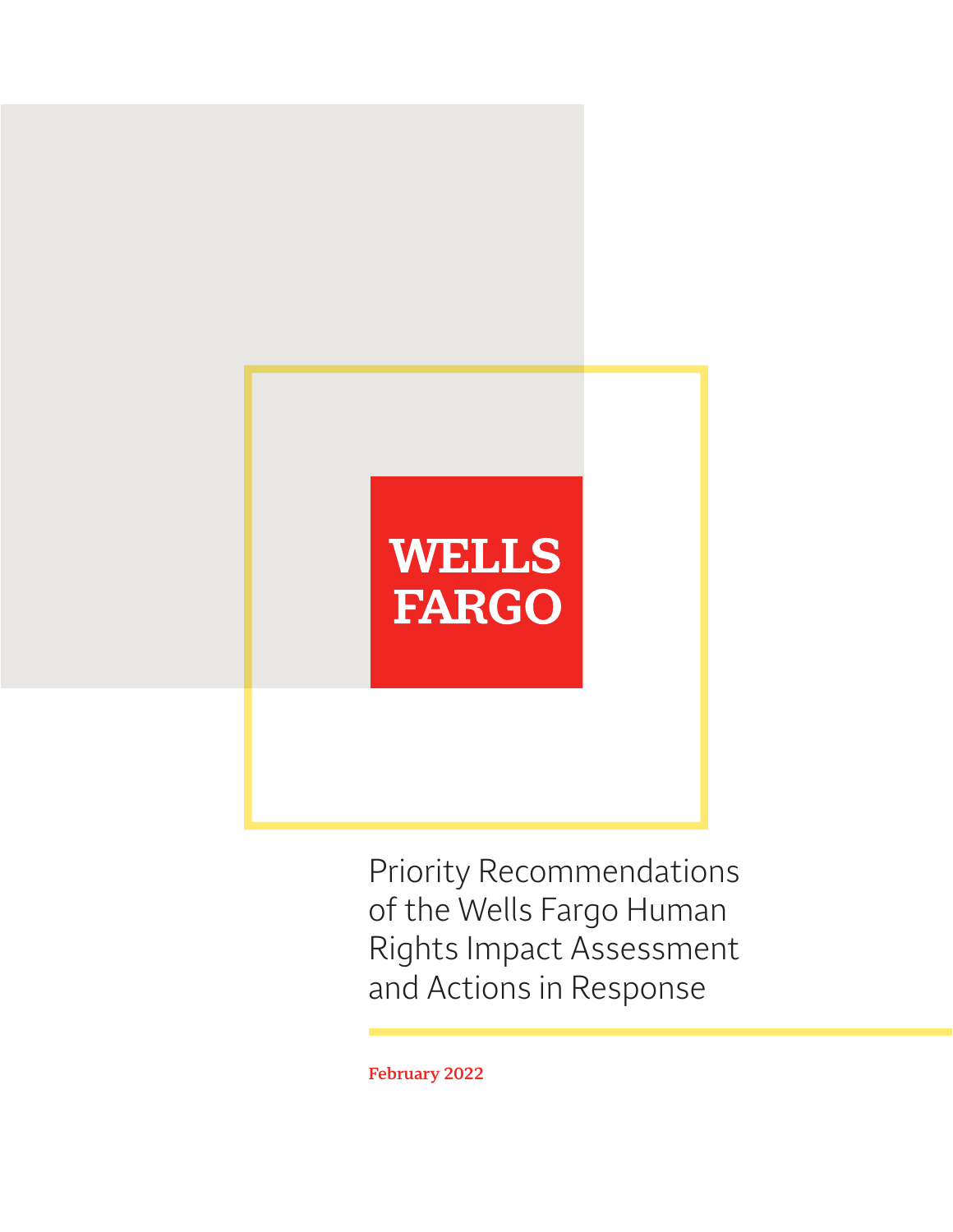# A Message from Bill Daley

At Wells Fargo, we are transforming the way we run our company and redefining parts of our culture to be more effective. Doing what is right for customers must be at the center of everything we do, and we have been taking meaningful steps to embed this mindset into all of our decisions.

 approach for, addressing these critical issues. We undertook a Human Rights Impact Assessment (HRIA) to help us gain better insights into where our stakeholders perceive we have positive and negative human rights impacts. It also included a specific focus on diversity, equity, and inclusion initiatives and impacts. We value stakeholder feedback and appreciate their perspectives on how we are managing human rights and where we have opportunities to strengthen our approach. We know that management of human rights is an ongoing effort and intend to build on the learnings from the HRIA with a goal of improving both our understanding of, and management

un MDOR

**Bill Daley**  Vice Chairman of Public Affairs Wells Fargo & Company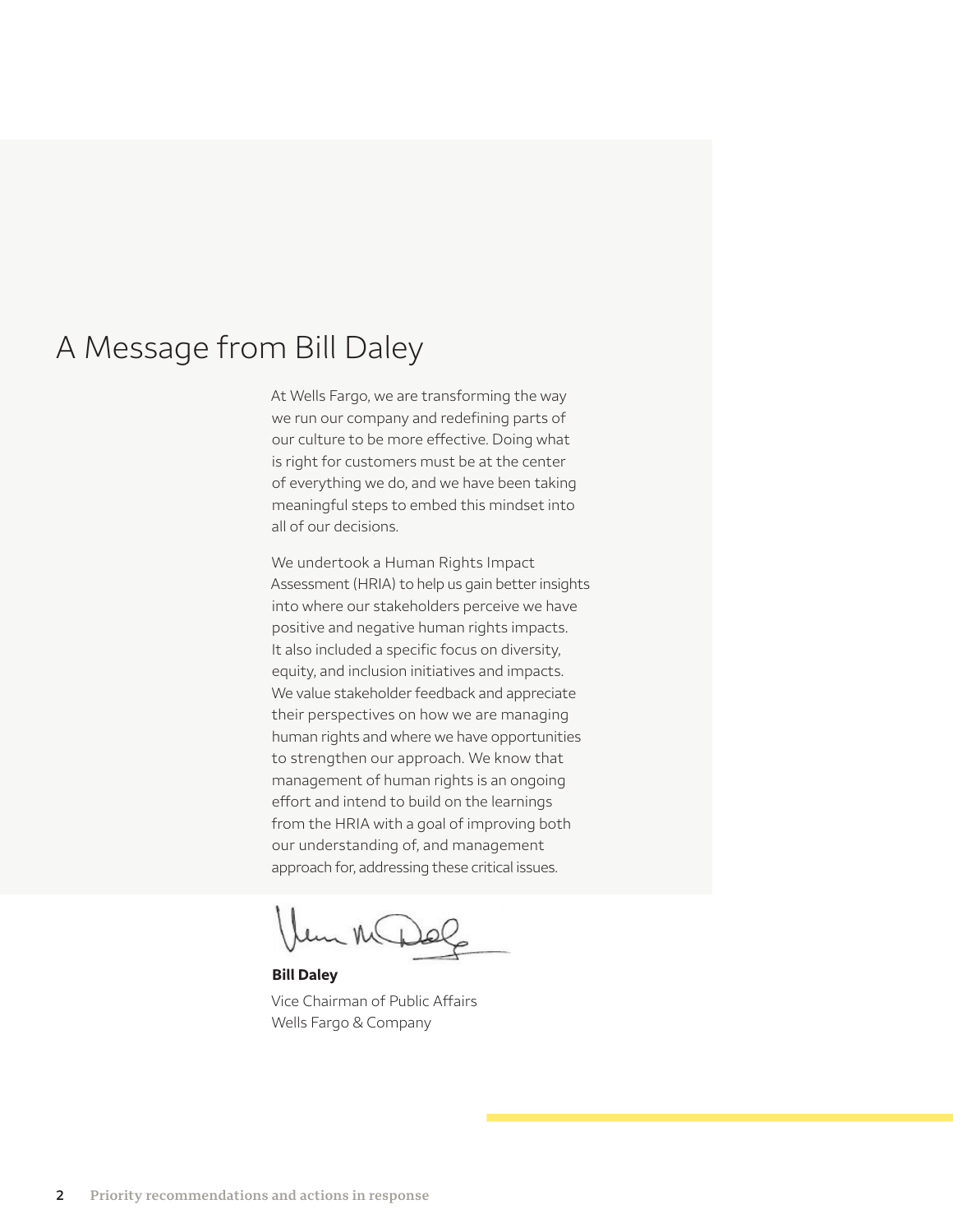# Introduction

Wells Fargo undertook a Human Rights Impact Assessment (HRIA) to help us gain better insights into where our stakeholders perceive we have positive and negative human rights impacts. The HRIA also included a specific focus on diversity, equity, and inclusion (DE&I) initiatives and impacts. We recognize that management of human rights is an ongoing effort and intend to build on the priority recommendations of this HRIA. This document contains the HRIA priority recommendations and actions we have or we plan to take in response.

# **HRIA background**

We engaged a third party law firm in the fourth quarter of 2020 to conduct an HRIA. Our Board's Corporate Responsibility Committee oversaw the work.

The HRIA was premised on the diligence standards set by the United Nations Guiding Principles on Business and Human Rights (UNGPs). The UNGPs establish the responsibilities of companies to respect human rights and provide guidance on how companies can identify and mitigate human rights harms that may be associated with their operations and activities. The UNGPs state that the due diligence:

*"…should cover adverse human rights impacts that the business enterprise may cause or contribute to through its own activities, or which may be directly linked to its operations, products or services by its business relationships1."* 

This document, prepared by Wells Fargo, contains the priority recommendations of the HRIA and actions we have taken or plan to take in response. The HRIA was not intended to arrive at, and the stakeholder perceptions and observations gathered as part of the HRIA are not, factual determinations or conclusions regarding Wells Fargo's policies and procedures or compliance with any applicable laws or regulations. We recognize our responsibility to respect human rights in our operations, products, and services. We acknowledge the importance of active and ongoing engagement with our stakeholders and look forward to continuing our work in this area.

1. United Nations Office of the High Commissioner for Human Rights, Guiding Principles on Business and Human Rights: Implementing the United Nations "Protect, Respect and Remedy" Framework, Principle 17.(a) (2001).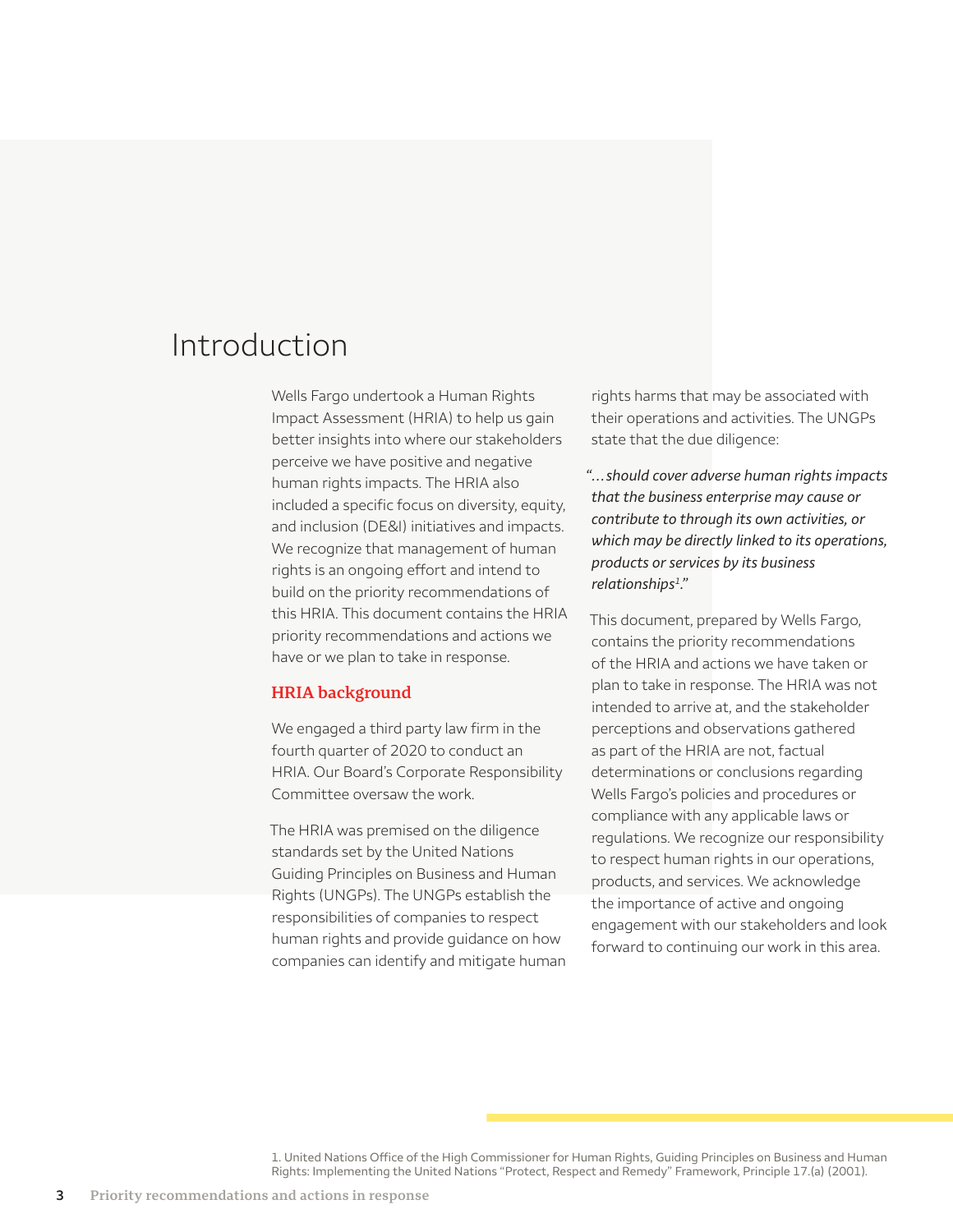# **HRIA methodology**

The HRIA entailed a detailed review of Wells Fargo's core human-rights related policies and discussions with management, employees, and external stakeholders.

### **Interviews**

The third party who conducted the HRIA conducted interviews with internal and external stakeholders, including Wells Fargo

We recognize that management of human rights is an ongoing efiort and intend to build on the priority recommendations of this HRIA.

management and employees, members of our external Stakeholder Advisory Council (SAC), and individuals identified by the SAC who raised allegations of harm by Wells Fargo (known as rights holders under the UNGPs). To encourage candid

feedback, the discussions were anonymized, aggregated, and summarized by the third party.

#### **Employee surveys**

To complement the information provided directly by stakeholders, the third party also reviewed anonymized results from a 2021 survey of Wells Fargo employees who are key members of the company's Employee Resource Networks.

In addition, Wells Fargo provided the third party with the results of a 2020 survey administered by Wells Fargo that asked respondents about the company's new expectations for DE&I.

#### **Internal policy review**

The third party also conducted a review of Wells Fargo's core human rightsrelated policies.

#### **Media landscape**

The third party considered and incorporated various external media materials and civil society organization reports.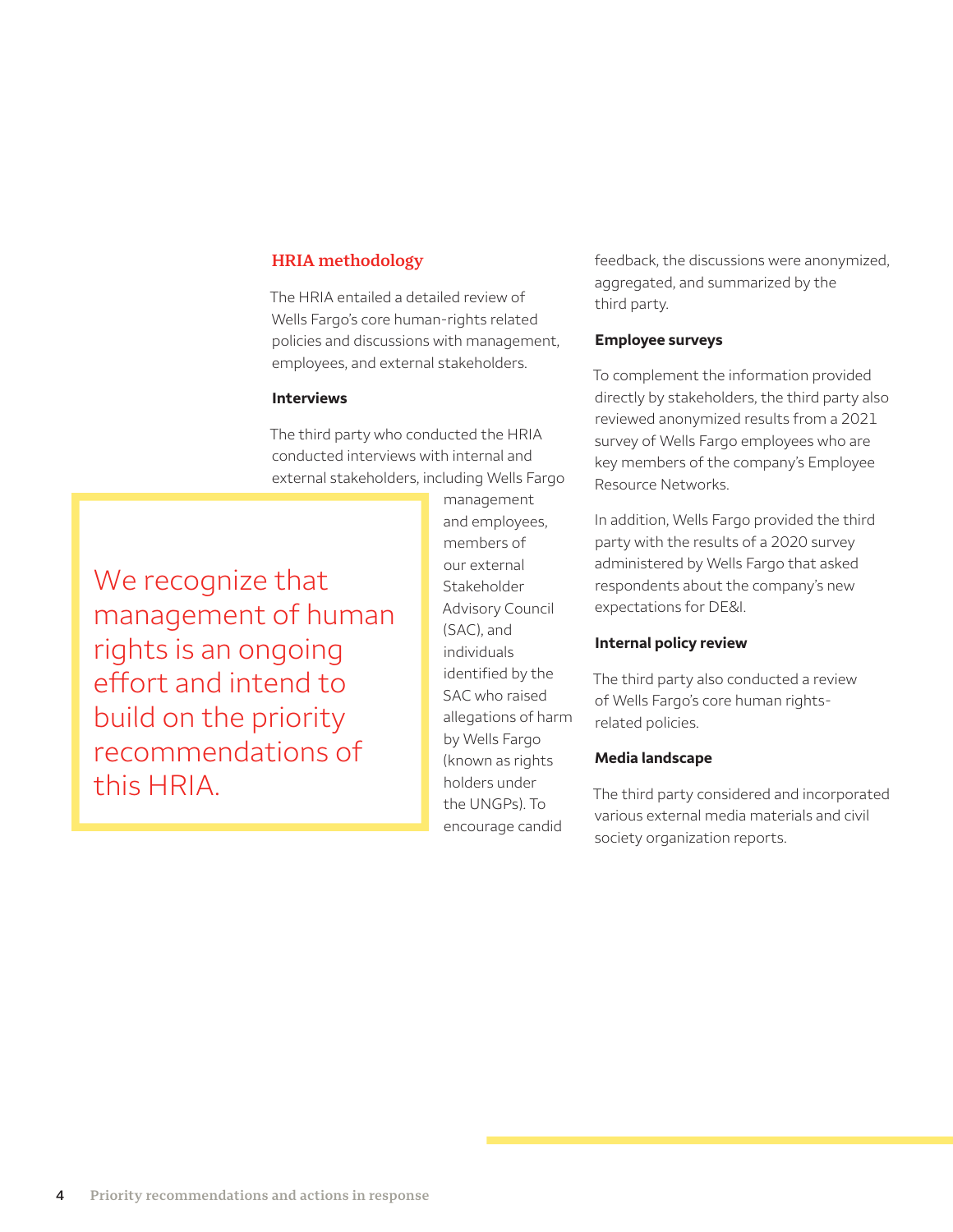# Recommendations

The priority recommendations identified by the third party in the HRIA are:

#### *Human Rights Risk Management & Policy*

- Wells Fargo should consider prioritizing the issuance of a comprehensive human rights policy and providing training to the bank's leadership and senior management regarding the UNGPs.
- Wells Fargo should consider reviewing its policies to identify potential opportunities to strengthen its human rights due diligence and risk assessment process in a way that prevents commercial relationships with entities causing serious adverse human rights impacts – especially those affecting vulnerable communities.

### *Public Policy & ESG Integration/ESRM Teams*

• Wells Fargo should consider making human rights implementation and the work of the ESG Integration Team and the Environmental and Social Risk Management ("ESRM") Team major components in its transformation strategy by: (1) expanding the size of the Teams and ensuring that they are appropriately resourced; (2) providing additional weight to the stature of the Teams and their recommendations; and (3) better aligning the ESRM Team with, among other functions, Independent Risk Management.

• Wells Fargo should consider incorporating clear human rights goals and criteria into the Public Policy Team's government engagement strategy and appointing government affairs personnel who are focused exclusively on ESG and DE&I goals.

#### *Customer Remediation*

- Wells Fargo should consider evaluating its customer remediation process and compensation formula to ensure compensation is proportional to the harm and costs incurred by the claimant and takes into account less quantifiable harms such as emotional suffering.
- As part of this evaluation, Wells Fargo should consider and leverage stakeholder input to determine fair compensation standards, potentially including direct collaboration with rights holders and consumer advocacy groups.

#### *Workforce & Workplace*

• Wells Fargo should ensure its commitments to a safe workplace free from retaliation and discrimination are being implemented, with particular focus on offices, facilities, and operations below the senior management level.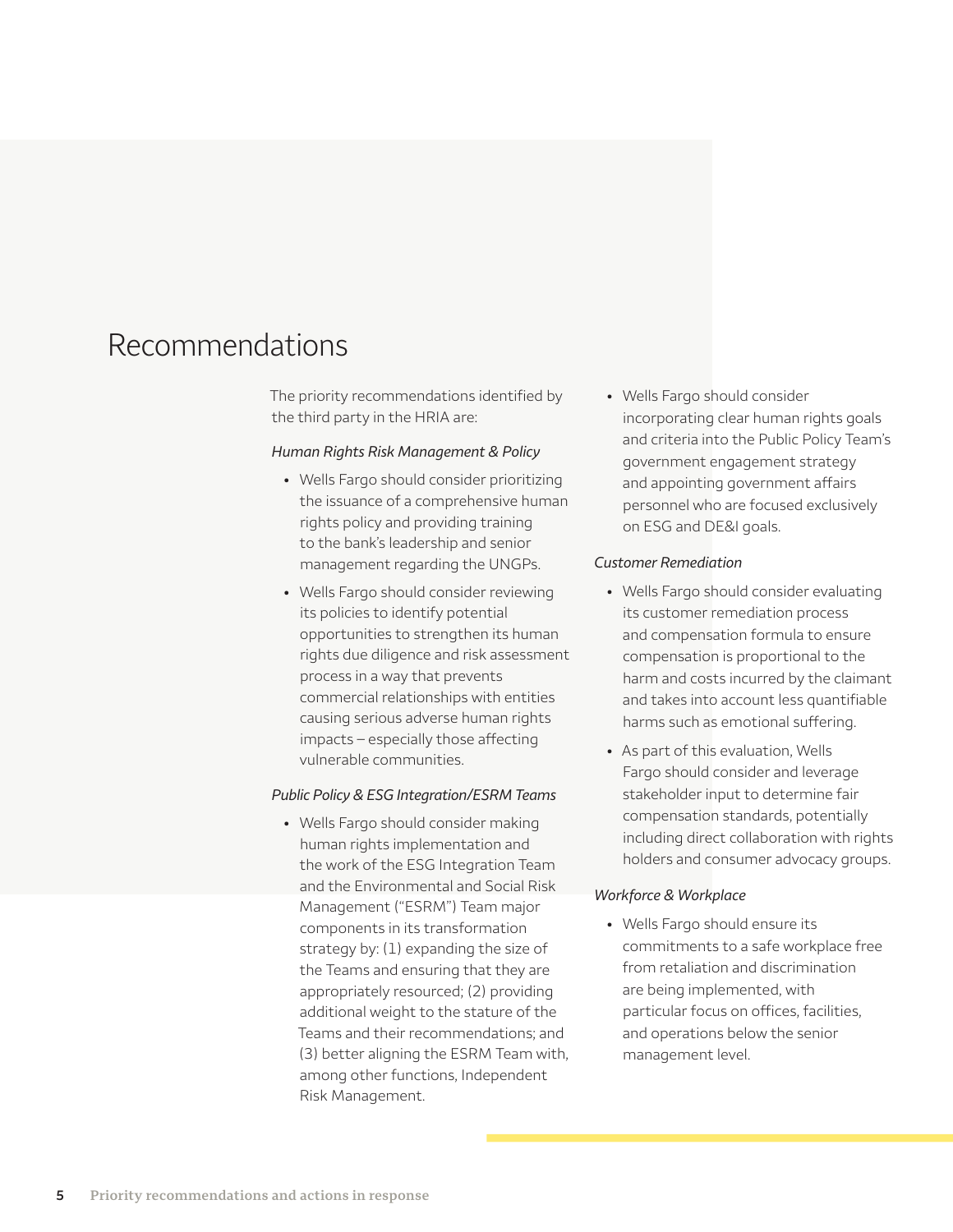• Wells Fargo should regularly review and revise its employee grievance mechanisms to ensure that employees are able to raise work-related issues and concerns regarding unethical behavior to senior management without retaliation, and such complaints are fully investigated.

We recognize our responsibility to respect human rights in our operations, products, and services.

### *Advisory Council*

• Wells Fargo should evaluate the role and structure of the Advisory Council to explore opportunities for enhanced stakeholder engagement regarding Wells Fargo's goals. Such an evaluation should consider opportunities to: (1) align the Advisory Council's mission with the bank's transformation goal of better connecting with communities; (2) empower the Advisory Council to play a more active advisory role; (3) meet more frequently; and (4) increase attendance by key Wells Fargo personnel.

# *Due Diligence*

• Wells Fargo should carry out human rights due diligence on a regular basis and focus forthcoming due diligence initiatives on more closely evaluating topics identified in this HRIA, including: (1) DE&I implementation and racial equity; (2) human rights in the workplace and workforce, with a special focus on low-wage, vulnerable workers and employees of color; (3) operations and facilities in India and the Philippines; and (4) implementation of Wells Fargo's modern slavery prevention practices.

# *Diversity, Equity, and Inclusion*

- Wells Fargo should consider updating its current DE&I strategy in a manner that sets the bank on a path to be a leader among peer banks on DE&I implementation, and engage in dialogue with Advisory Council members and relevant civil society organizations to identify specific DE&I initiatives for prioritization and/or greater investment.
- When prioritizing, Wells Fargo should focus on the most vulnerable and historically underserved communities, as well the demographic composition of its employees and the communities it serves.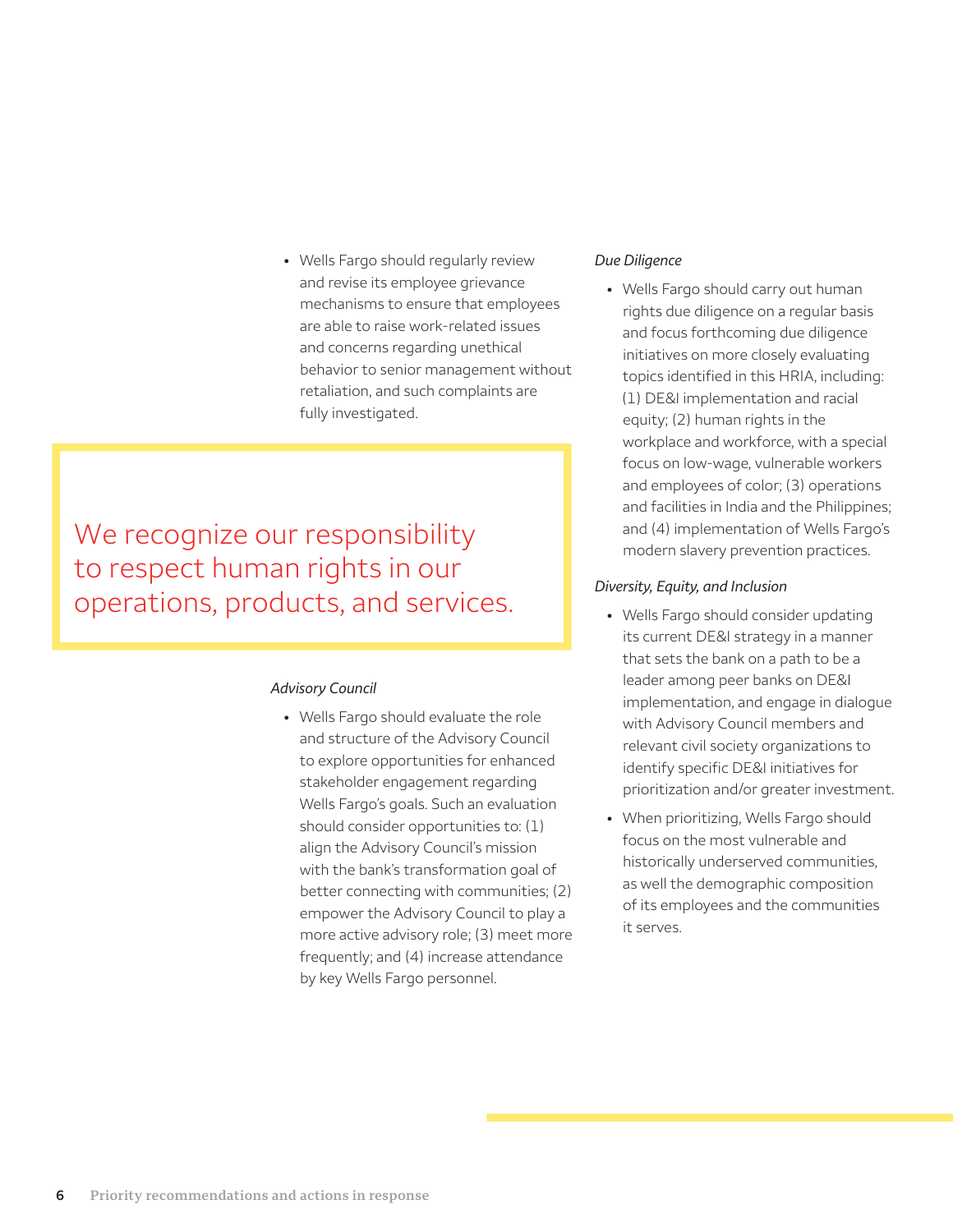# **Focus areas**

The focus areas of the HRIA's priority recommendations align with key priorities for Wells Fargo as we work to transform the company and rebuild trust. We have summarized our actions in response to these recommendations to generally align with the following categories of the priority recommendations:

- Human Rights Risk Management & Policy
- Customer Remediation
- Workforce & Workplace
- Advisory Council
- Diversity, Equity, and Inclusion

We have implemented or expect to implement actions within these focus areas, reflecting our own ongoing continuous improvement efforts and, in some cases, further actions in response to the HRIA. We value the insights provided by stakeholders and plan to continue our ongoing engagement with our stakeholders to hear and learn from them.

Management of human rights, DE&I, and other important ESG matters is an ongoing effort with a goal of continually improving both our understanding of, and management approach for, addressing these critical issues over time. Following is a summary of the actions we have already taken, are currently undertaking, or that require ongoing evaluation and attention.

# **Human rights risk management and policy**

Our commitment to protect human rights includes consistent treatment among people, employee well-being, and environmental stewardship. Many of the actions we've taken to rebuild trust, strengthen our culture, and reduce operational and conduct risk are critical components of a robust human rights risk management approach. Wells Fargo's [Human Rights Statement](https://www08.wellsfargomedia.com/assets/pdf/about/corporate-responsibility/human-rights-statement.pdf#:~:text=Human%20Rights%20Statement%20At%20Wells%20Fargo%2C%20our%20vision,the%20duty%20to%20protect%20human%20rights%2C%20and%20our) articulates our approach and was approved at the senior-most management levels of our company and overseen by the Corporate Responsibility Committee of the Board.

A key component of our risk management framework and internal policy framework is our [Code of Ethics and Business Conduct](https://www08.wellsfargomedia.com/assets/pdf/about/corporate/code-of-ethics.pdf) (Code of Ethics). The Code of Ethics provides clarity and focus on the ethical behavior Wells Fargo employees expect of one another and is supported by company policies, and we support understanding and adoption through regular training of all employees. The Code of Ethics includes a specific focus on human rights. Our Conduct Risk function, which is part of our Compliance organization, and our Conduct Management function, which is part of the Chief Operating Office, establishes conductrelated policies and requirements, including the Code of Ethics, and provides risk management oversight of the company's adherence to those requirements.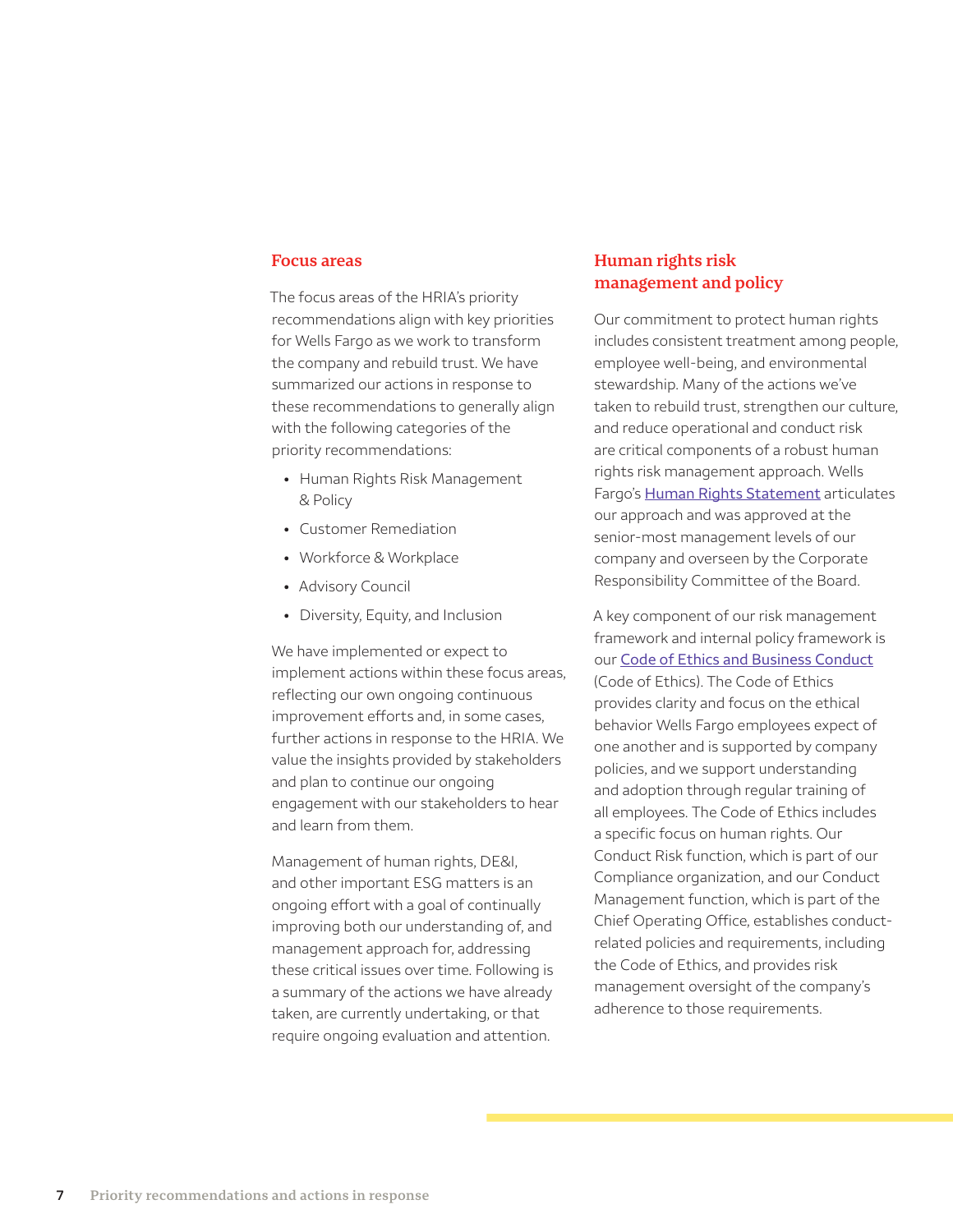Another key aspect of our internal policy framework is our ESRM process. Our ESRM framework and associated policy includes due diligence and analysis of third-party environmental, social, and governance research across identified sensitive industries. We are a signatory to the Equator Principles and have adopted an **[Indigenous Peoples Statement](https://www08.wellsfargomedia.com/assets/pdf/about/corporate-responsibility/indigenous-peoples-statement.pdf)**, which we developed in consultation with tribal leaders, Indigenous stakeholders, and their representatives. We created this document to better communicate our commitment to Indigenous Peoples in general and to provide insights into our decision-making on projects in which Wells Fargo financing may potentially impact Native American, Alaska Native, or other Indigenous communities. Our continued progress on human rights is also communicated to stakeholders through our annual **[ESG Report](https://www08.wellsfargomedia.com/assets/pdf/about/corporate-responsibility/environmental-social-governance-report.pdf)** and our annual UK [Modern Slavery Act Statement](https://www08.wellsfargomedia.com/assets/pdf/corporate/modern-slavery-statement.pdf).

Below is an overview of some of the key initiatives we plan to undertake within our human rights risk management and policy focus area:

- Wells Fargo expects to publish an updated Human Rights Statement in 2022, which we expect to include updated information on our human rights focus and initiatives relating to our employees, customers, suppliers, and communities.
- We plan to continue to evolve our ESRM framework and related policy that helps identify, evaluate, and manage the

environmental and social risks, including human rights risks, associated with our lending and investments. As our understanding of complex ESRM issues evolves, we will continue to review our ESRM process, including relevant controls, to manage environmental and social risk, including human rights and diversity, equity, and inclusion topics.

- Wells Fargo's Supplier Code of [Conduct](https://www08.wellsfargomedia.com/assets/pdf/about/corporate/supplier-code-of-conduct.pdf) (Supplier Code) outlines our expectation that suppliers not only comply with applicable requirements, but also aspire to the highest standards of ethical business practices, environmental stewardship, and community investment. In 2021, we proactively engaged another third party with human rights and ESG expertise to conduct an assessment of our current Supplier Code relative to leading practices. As a next step, we are assessing recommendations from the third party to determine what enhancements to the Supplier Code may be appropriate.
- To drive greater awareness and understanding of human rights principles and issues, we plan to incorporate a new, voluntary human rights training on our employee learning and development platform. We also aim to further educate employees on Wells Fargo's internal human rights initiatives and engagement opportunities.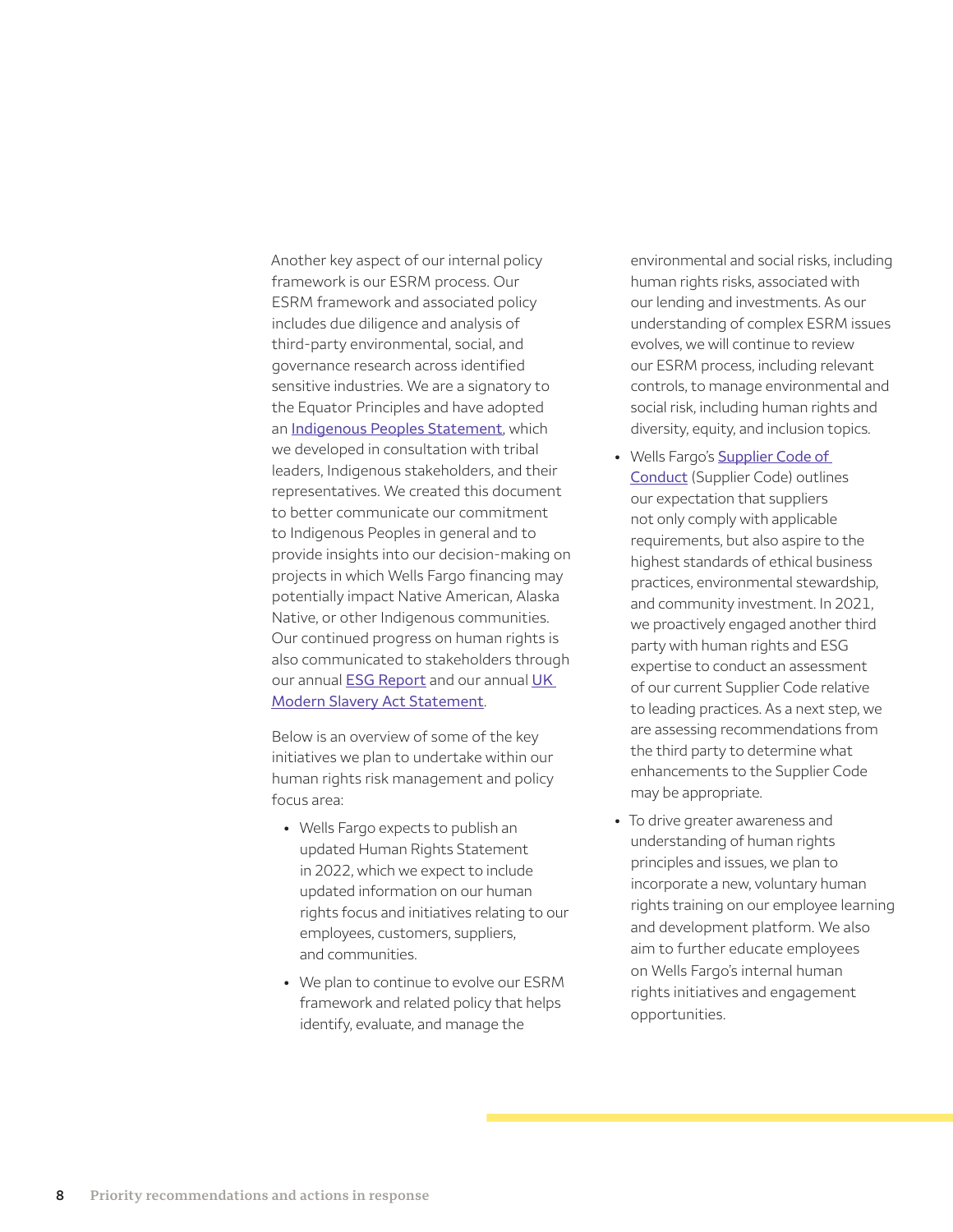# **Customer remediation**

Doing what is right for customers must be at the center of everything we do, and unfortunately, we too often fell short of this in the past. We have been taking dramatic steps to embed this mindset into all of our decisions, which feeds into all the ways in which we touch customers. This extends from product design and pricing to our coverage and service models and how we approach complaints and remediations. And we know it's all about our actions, not our words.

We established Wells Fargo's Customer Remediation Center of Excellence within the Chief Operating Office. Its mission is to care for our customers and support their financial success by providing consistent, timely, and effective remediation when they have been impacted by Wells Fargo.

Our approach is focused on improved processes and dedicating additional resources to remedy mistakes in a timely fashion. Our work has included centralizing remediation activities from the lines of business into the Customer Remediation Center of Excellence, focusing on consistent application of customer-centric standards in remediation. We also invested heavily in resources and improving our processes with the goal of providing remediation closer in time to the event that led to the impact. We also monitor customer complaints throughout the remediation process to identify customer concerns.

Wells Fargo established the Office of Consumer Practices in 2021 as a companywide, consumer-focused advisory group also within the Chief Operating Office. It is designed to help ensure our products, services, and business practices are fair and transparent, and is reinforcing a customercentric culture across Wells Fargo. Its work complements efforts already underway to improve Wells Fargo's business practices and its overall customer experience. The group's activities include:

- Assessing and advising on consumerrelated products, services, and business practices to help ensure the consumer's perspective is embedded in decisionmaking.
- Engaging throughout elements of the customer-product life cycle, including advising on product development considerations, like terms, conditions, and pricing.
- Reviewing complaint metrics and other data to help identify and advise on potential consumer-related trends and outcomes.
- Providing advice on policies, procedures, and training that impact how Wells Fargo interacts with consumers, including older adults and people with disabilities.

### **Workforce and workplace**

Under our Code of Ethics, all employees have the responsibility to protect the reputation and integrity of Wells Fargo, and we expect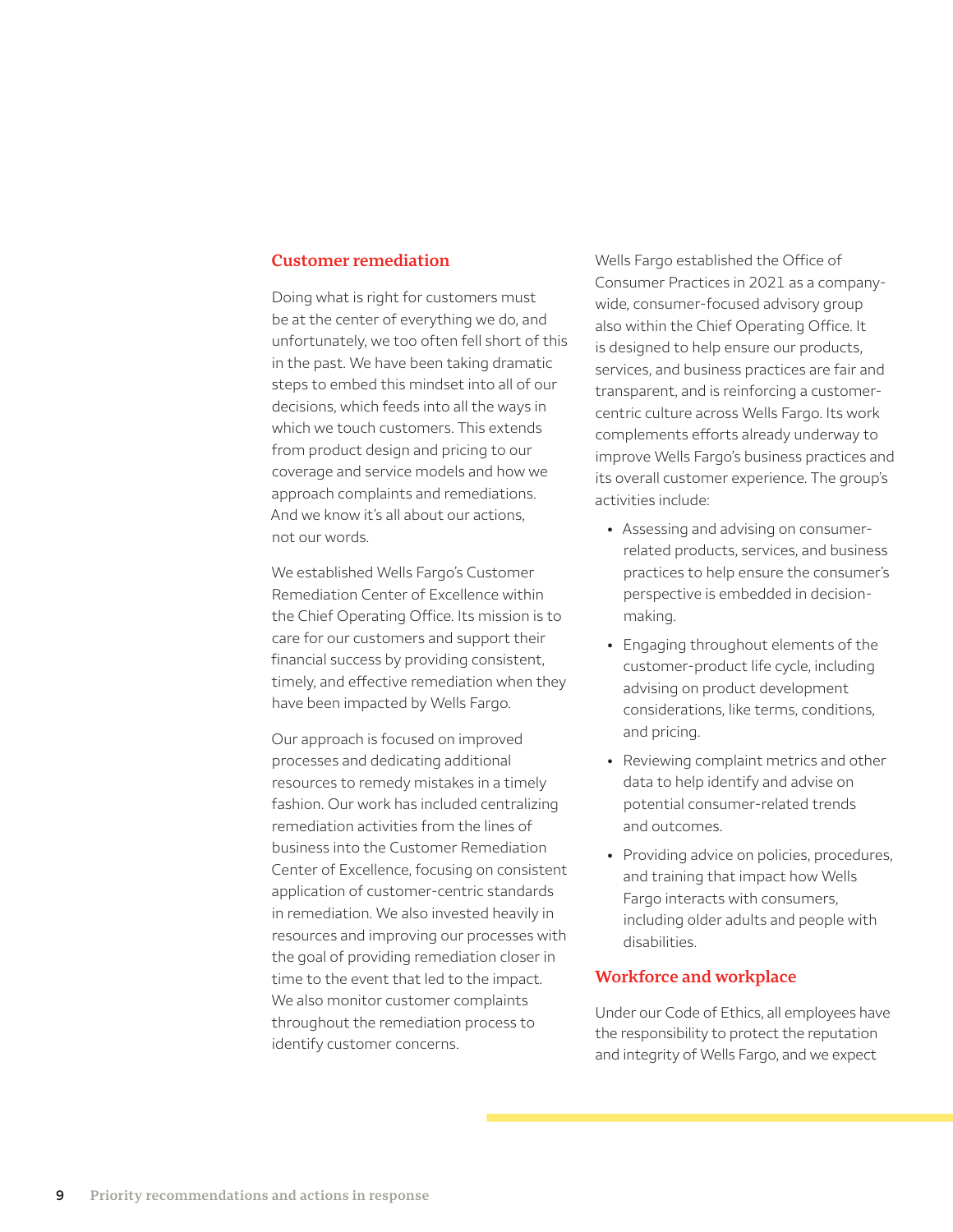Understanding the perspectives of a wide range of stakeholders is critical to identifying and managing our ESG and human rights priorities.

our employees to speak up when they have a concern. Our employees have several resources available to them to ensure they understand these expectations. Our Code of Ethics, together with our Employee Handbook, and company policies including our Speak Up and Non Retaliation Policy,

guides our employees in doing the right thing the right way. If employees observe suspected, inappropriate, unethical or illegal activities and/ or policy violations, Wells Fargo offers several reporting channels:

- The EthicsLine is available 24 hours, 7 days a week
- Discuss the matter with any manager in the organization
- Contact Employee Relations
- Contact the Ethics Office directly

As stated in our Code of Ethics, Wells Fargo does not tolerate retaliation of any kind against anyone for providing information in good faith about suspected unethical or illegal conduct. Managers are also expected to guard against retaliatory conduct by proactively watching for signs of retaliation and reporting any observed conduct that could be a sign of retaliation. Employee grievances are taken seriously, reviewed, and investigated if warranted.

Over the last few years, in order to strengthen the management of Conduct and Ethics Risk, Wells Fargo built a Conduct Management team within the Chief Operating Office. This function is designed to ensure unethical conduct, including retaliation is effectively identified and addressed.

# **Advisory Council**

Understanding the perspectives of a wide range of stakeholders is critical to identifying and managing our ESG and human rights priorities. We engage with relevant stakeholders, including customers, employees, community members, suppliers, shareholders, regulators, media, analysts, and others. Engagement occurs through various channels.

We created the SAC in 2017 to provide stakeholder insight and feedback to the Board and senior management on current and emerging ESG issues. The council is composed of external experts and thought leaders who represent groups focused on human rights, consumer rights, fair lending, the environment, civil rights, and governance. It represents a diverse range of perspectives and experiences and is focused on deepening our understanding of current and emerging ESG issues that are relevant to our stakeholders. Key issues include serving the financial needs of underserved communities, diversity and social inclusion, and environmental sustainability. This group helps us understand and consider a broad range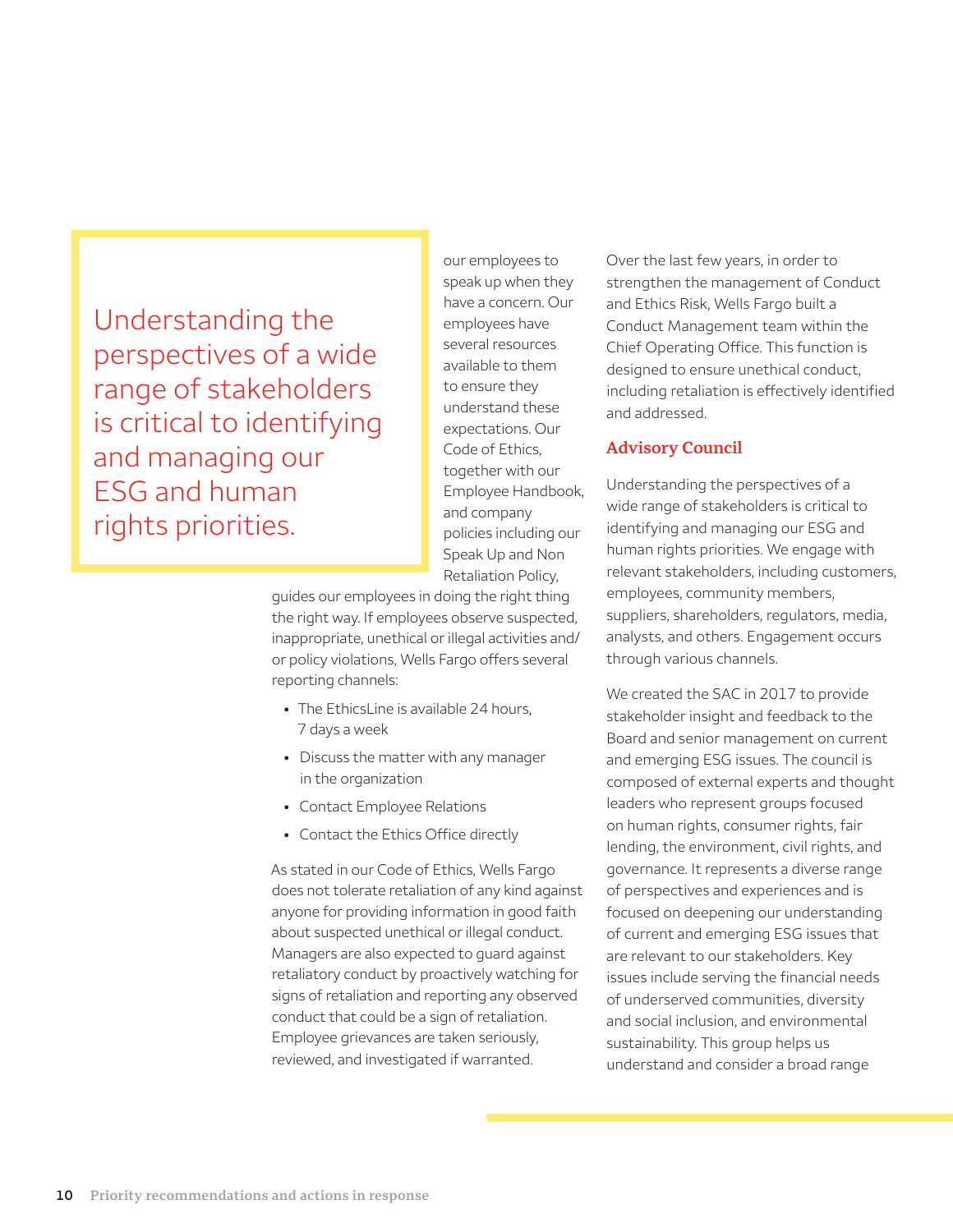of perspectives – not only in our ESG plans and activities, but also in our day-to-day business operations and decisions.

Since we formed the SAC in 2017, we have also established other formal approaches to engaging stakeholders to gain feedback, insights, and support for important priorities including our Banking Inclusion Initiative - National Unbanked Advisory Task Force and Minority Depository Institutions Advisory Committee.

# **Diversity, equity, and inclusion**

We're developing and implementing a comprehensive DE&I agenda that focuses on sustainable progress and lasting impact. In November 2020 our CEO created the Diverse Segments, Representation, and Inclusion (DSRI) Department. The Head of DSRI reports directly to our CEO and serves on the company's Operating Committee (OC).

We have made significant progress on our DE&I goals, and we recognize that we have more work to do to communicate this progress and continue our work on DE&I. We disclose information about our efforts in our ESG Report and in our additional ESG disclosures and regularly consider enhancements to improve communication about our progress. Following are some of the highlights of our recent progress:

## **DE&I integration**

We have worked to integrate DE&I throughout the business. We held our inaugural DE&I Awareness Month with over 36,500 employee participants, which included hosting a live DE&I summit and 15 DE&I chats and events at the enterprise level covering topics such as unconscious bias, racial justice, and inclusion. In 2021, we also installed dedicated Diverse Segment Leaders in each customer-facing line of business. In addition to our longstanding Employee Resource Networks (which are each sponsored by an OC member reporting directly to our CEO), we created new executive forums consisting of top leaders from several diverse segments who met regularly with OC members and participated in a year-end strategy session with our CEO and DSRI Leaders.

# **Training**

Our new, immersive diversity training is a result of the company's commitment to require that all managers receive interactive training to increase inclusion skills and behaviors that will support creating and maintaining an inclusive work environment. OC members have completed four multi-hour immersion sessions and initial sessions have been held with other executives and senior managers and their Human Resources partners. In addition, immersive inclusive leadership sessions were conducted with managers and key internal business partners during the last two quarters of 2021, which included antiracism principles.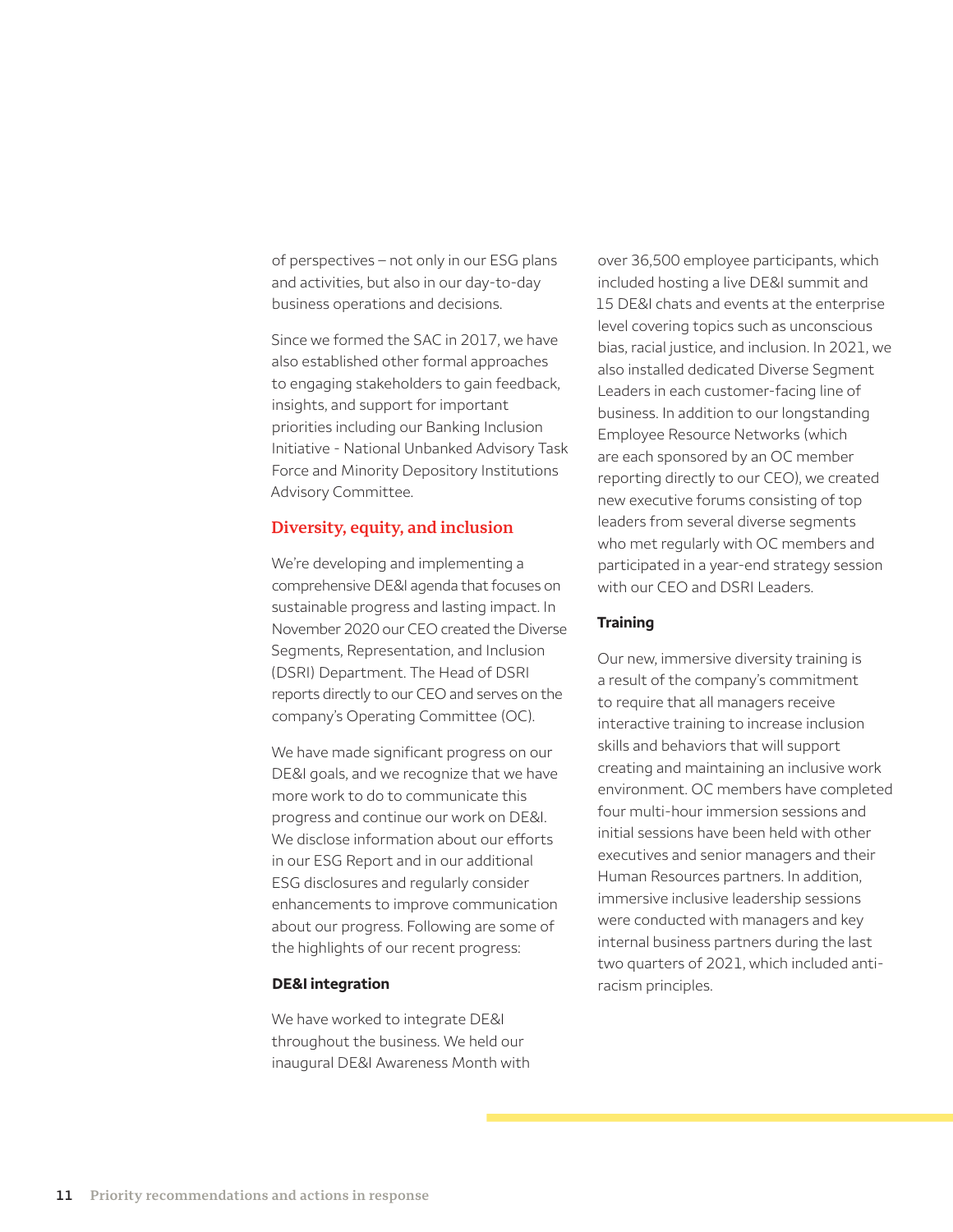#### **Diverse talent leadership programming**

We have increased our focus on diverse talent within our talent management processes. In 2021, we launched two sponsorship programs specifically targeted at diverse talent mobility. The first being an executive sponsorship program, which pairs OC members with other executives and senior managers. Through this program, sponsors get to know the diverse leaders, understand their professional aspirations, and provide support for their careers. Second, we launched the Building Organizational Leadership Diversity (BOLD) program. Lines of business and functional groups have implemented the program in their organizations to sponsor other senior employees. In addition to sponsorship, the program is designed to develop and increase visibility and mobility of highpotential talent. These programs served over 340 diverse leaders across the business in 2021.

### **Accountability**

Increasing executive accountability by linking DE&I outcomes to compensation is a critical part of our DE&I commitment. In 2021, we added a new DE&I executive performance objective for senior leaders that is directly connected to increasing gender and racial/ethnic representation in our executive ranks. This is now part of year-end performance evaluations and consideration of individual performance

for our CEO and each OC member. In addition, as part of our culture expectations at work, in 2020 we rolled out a DE&I performance objective for all managers and employees. This objective champions DE&I with a specific focus on creating a safe and inclusive environment where differences are respected, and encourages diverse ideas that challenge our thinking, where we build relationships with colleagues and customers who are different than us, and where we help each other succeed. In 2021, we added a focus within our DE&I training programs to help employees better understand unconscious bias.

#### **Sourcing of diverse talent**

In 2021, we increased our partnerships with colleges, universities, and other organizations spotlighting diverse talent recruitment. For example, by expanding our engagement we increased our hiring of candidates from Historically Black Colleges and Universities and Hispanic-Serving Institutions. We also instituted diverse candidate slates and interview teams on most jobs of over \$100,000 in total compensation. We are in the process of eliminating education requirements in certain job categories to increase equity in hiring. Programs such as Glide-Relaunch (an in-house returnship program) and our Career Development Cohort program (an in-house diversity focused program that supports our partnership with the OneTen Coalition) further support our DE&I recruiting efforts.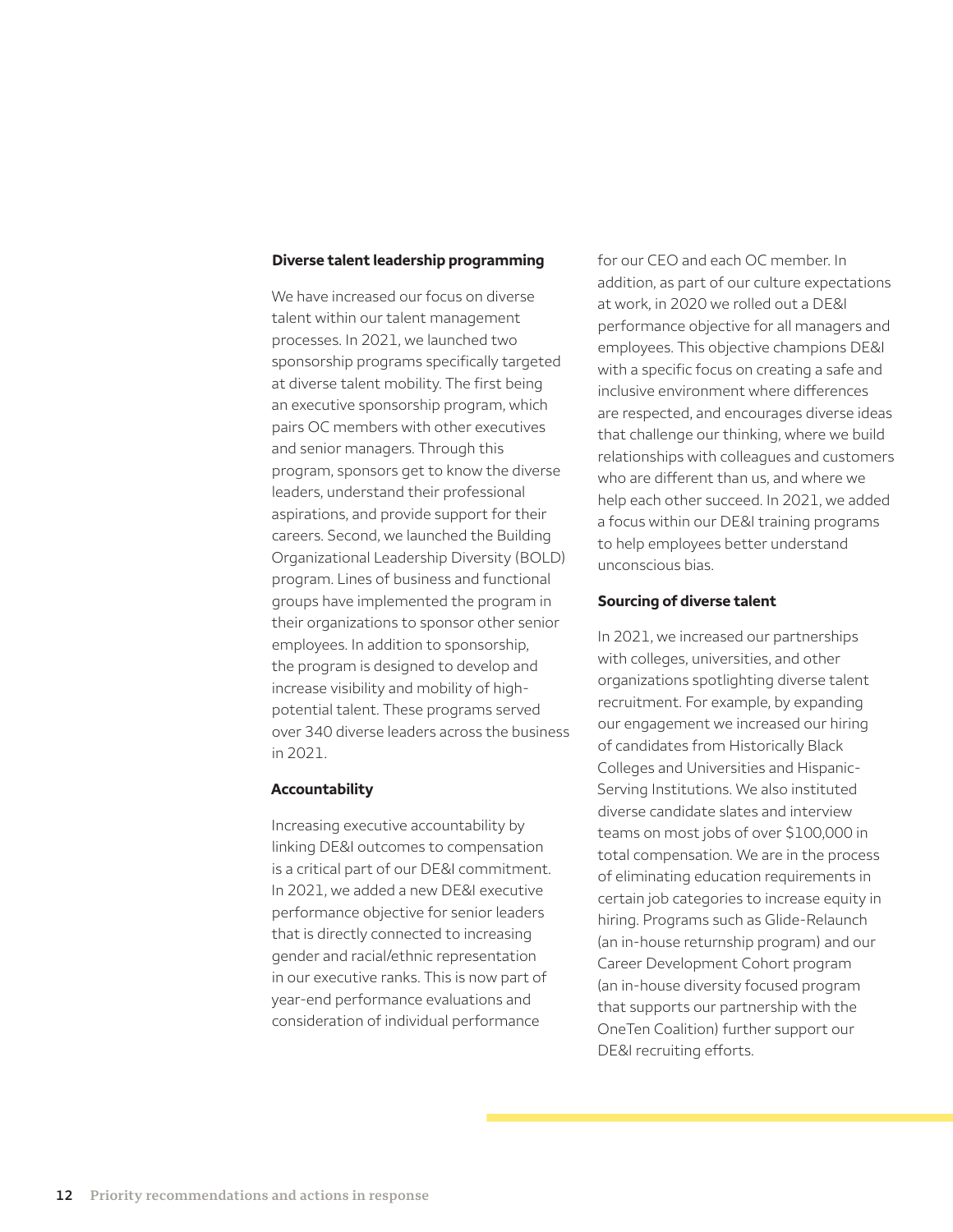#### **Supplier diversity**

Our Supply Chain Management group works closely with all our lines of business, as well as internal and external stakeholders, to help grow relationships with certified minority, women, LGBTQ, veteran, disability-owned, and small businesses. In 2021, Wells Fargo is projecting to have spent \$1.3 billion or 13% of total controllable spend with certified

As of May 2021, Wells Fargo made investments in a total of 13 Minority Depository Institutions (MDIs) and fulfilled our commitment... to invest \$50 million in Black-owned banks in communities across the country.

> diverse suppliers. This marked the eighth consecutive year of spending over \$1 billion with certified diverse suppliers.

#### **Supporting diverse customers**

In addition to looking at DE&I from an internal perspective, we are also actively working to better support our customers through a DE&I lens. Following are highlights from several of our recent diverse customer-focused initiatives.

• Wells Fargo announced its Banking Inclusion Initiative, a 10-year commitment designed to help unbanked individuals gain access to affordable, mainstream, digitally-enabled transactional accounts – a meaningful entry point to fully participating in the economy and achieving financial stability. The initiative will focus on reaching unbanked communities and, in particular, helping remove barriers to financial inclusion for Black and African American, Hispanic, and Native American/Alaska Native families, which account for more than half of America's 7 million unbanked households. It is also designed to assist those who are underbanked or underserved – individuals who may have a bank account yet continue to use high cost, non-bank services and have similar needs. Wells Fargo expects to bring together multiple national and community stakeholders to roll out the broad-based initiative that is designed to increase access to affordable products, digital banking, and financial guidance within unbanked communities. Through this initiative, Wells Fargo also plans to collaborate with partners to explore solutions to the credit challenges facing unbanked individuals. The commitment is organized around three pillars: access to affordable products and digital solutions, financial education and advice, and launching a National Advisory Task Force.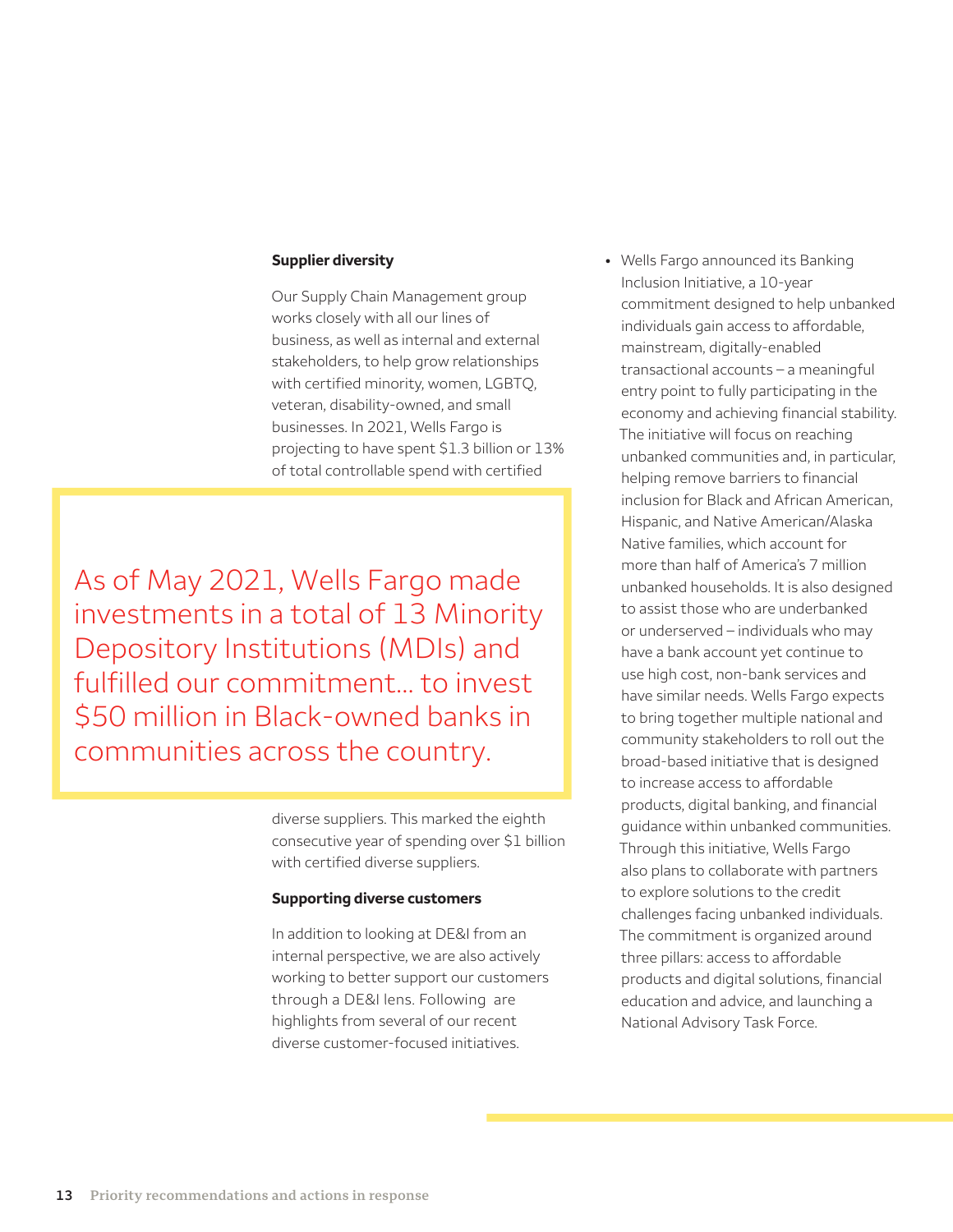- As of May 2021, Wells Fargo made investments in a total of 13 Minority Depository Institutions (MDIs) and fulfilled our commitment, announced in March 2020, to invest \$50 million in Black-owned banks in communities across the country. As part of this equity capital investment, we also offer access to a dedicated relationship team that can work with each MDI on financial, technological, and product development strategies to help strengthen each institution and support their growth. MDIs are a viable and very important sector of the banking industry that can directly support the financial health of communities where typically there are gaps in banking services. By working together with MDIs, Wells Fargo can address some of the issues facing the communities where these banks are located and help reach the unbanked. These investments are designed to complement our community development efforts while positively impacting people in many communities we serve.
- In 2021, Wells Fargo also launched its "Dream. Plan. Home." mortgage program, designed for customers with income at or below 80% of the area median income in certain areas. Highlights of the program include up to \$5,000 for one-time closing costs, such as appraisal and processing fees for purchasing a primary residence.
- In 2022, Wells Fargo announced new efforts to limit overdraft-related fees and give customers more flexible options to meet their personal financial needs. These offerings, which include earlier access to direct deposits, a 24-hour grace period before incurring any overdraft fees, the elimination of several fees, and a new, short-term loan, build on actions the company has taken over the past several years to improve customer experience.
- Through our NeighborhoodLIFT program we support sustainable homeownership. The NeighborhoodLIFT down payment assistance program provides a forgivable, zero-interest down payment loan with no required payments. Eligible homebuyers may use the money from this loan for the down payment and/or closing costs of a home mortgage loan. Managed by NeighborWorks America with support from the Wells Fargo Foundation, this program offers down payment assistance and requires homebuyer education. Unlike many other similar programs, a customer doesn't have to be a first-time homebuyer to qualify. Since inception of the program in 2012, more than 25,000 homebuyers received down payment assistance grants via NeighborhoodLIFT.
- In 2021, Wells Fargo announced the issuance of an Inclusive Communities and Climate Bond, our first Sustainability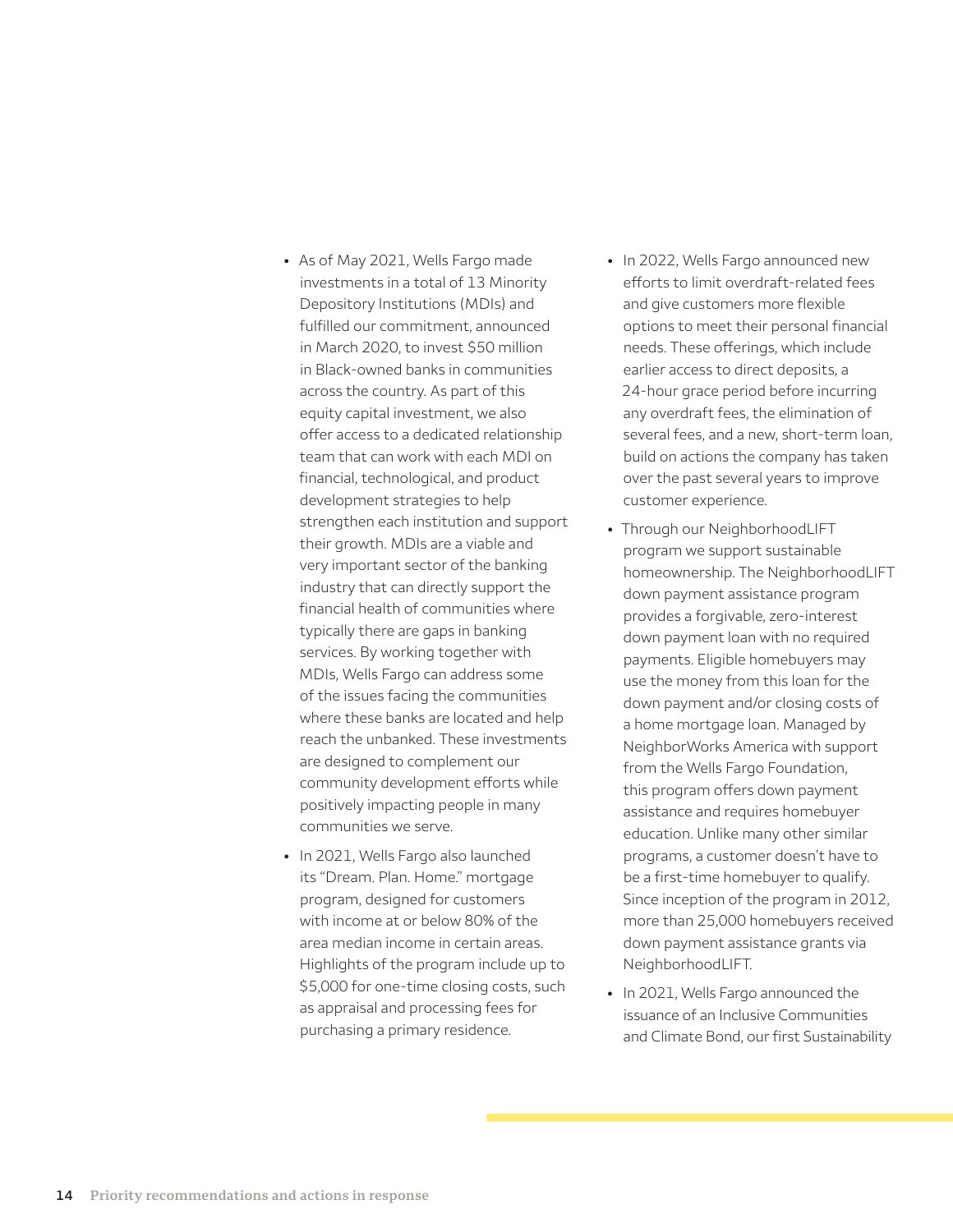Bond, which is designed to fund projects and programs that support housing affordability, socioeconomic opportunity, and renewable energy. The transaction builds on Wells Fargo's expertise in and history of underwriting green, social, and sustainability bonds, and advances the company's commitment to accelerate a more inclusive and sustainable economy. Wells Fargo's first Sustainability Bond is intentionally designed to support job creation and human and health services in minority communities, housing affordability for low-to-moderate income individuals and families, and the development of renewable energy resource. Diverse underwriting firms received the bulk of fees from the \$1 billion Sustainability Bond.

- We are proud to be the No. 1 funder of home purchase loans for Hispanics and Asian Americans and the No. 2 funder of home purchase loans for African Americans as of 2020, according to Home Mortgage Disclosure Act data. We continue to work toward fulfilling our 2017 10-year, \$60 billion commitment to increase African American homeownership, and so far, we've helped 81,000 African Americans become homeowners. This is in addition to the 10-year, \$125 billion commitment Wells Fargo made in 2015 to Hispanic homeownership financing.
- In 2021, the Black Economic Alliance and Wells Fargo committed to launching the Black Economic Alliance Entrepreneurs Fund (BEA Fund), to accelerate the growth of Black entrepreneurs and business owners. The \$50 million BEA Fund will provide seed, startup, and early-stage capital funding to businesses founded or led by Black entrepreneurs. Wells Fargo will help support the effort with a five-year, \$20 million commitment to help boost the program's operations and investments. The BEA Fund plans to recycle 100% of returns to support ongoing operations and investments in Black businesses and entrepreneurs.
- Over the past year, Wells Fargo announced a new wave of support for entrepreneurs including an initiative focused on mentoring women-owned businesses called "Connect to More." The pandemic made it clear that capital is only part of the answer to an inclusive long-term recovery for the small business community. Connect to More is one example of how we are supporting the success and sustainability of womenowned businesses through access to expertise and specialized online resources. As part of the program, Wells Fargo partnered with the Nasdaq Entrepreneurial Center where women entrepreneurs can gain complimentary support through its signature Milestone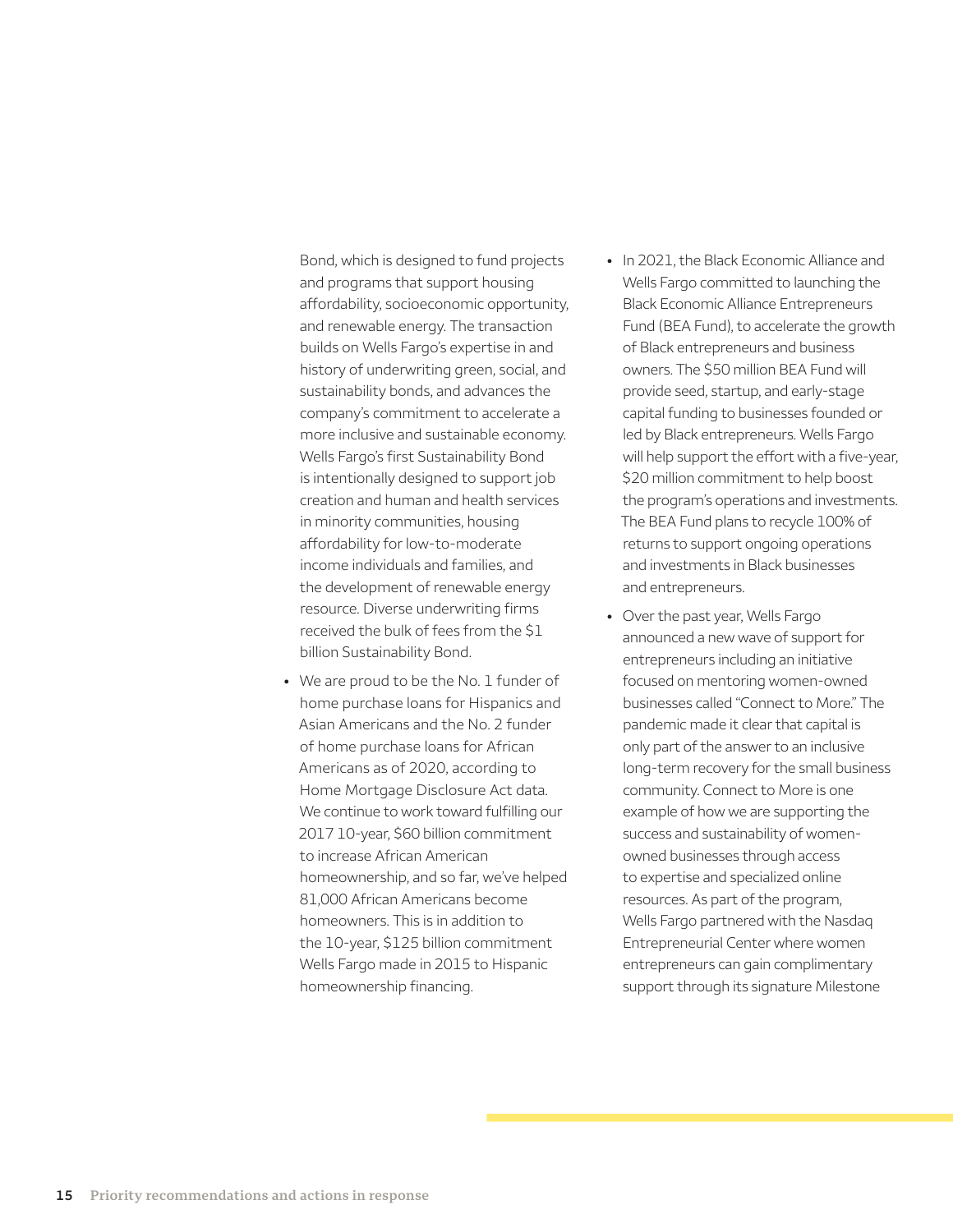Mapping Coaching Circles. Connect to More is offering Milestone Mapping Coaching Circles into 2022 with the goal of helping 500 womenowned businesses.

• In addition, a racial equity lens is being applied to many of our philanthropic investments. For example, we created the Open for Business Fund<sup>2</sup> in 2020 to support Community Development Financial Institutions (CDFIs) and other nonprofit organizations that serve diverse small businesses. In 2021, we fulfilled our \$420 million commitment, which included grants to 235 CDFIs and nonprofits, which in turn is estimated to help more than 152,000 small business owners and maintain more than 255,000 jobs. Roughly 85% of small

businesses served by Open for Business Fund grantees are projected to be those hardest hit by the pandemic, including Black, African American, Hispanic, Native American, Asian American, and other traditionally underserved small businesses most disproportionally impacted by the pandemic. This funding was additional to the \$280 million in charitable grants made through Wells Fargo and the Wells Fargo Foundation. We are proud of these accomplishments but recognize that we have an opportunity to better communicate the impact of our charitable funding. Moving forward, we aim to enhance the measurement and reporting of our philanthropic efforts that support our diversity, equity, and inclusion priorities.

<sup>2.</sup> The Open for Business Fund is comprised of gross processing fees received in 2020 from funding Paycheck Protection Program loans.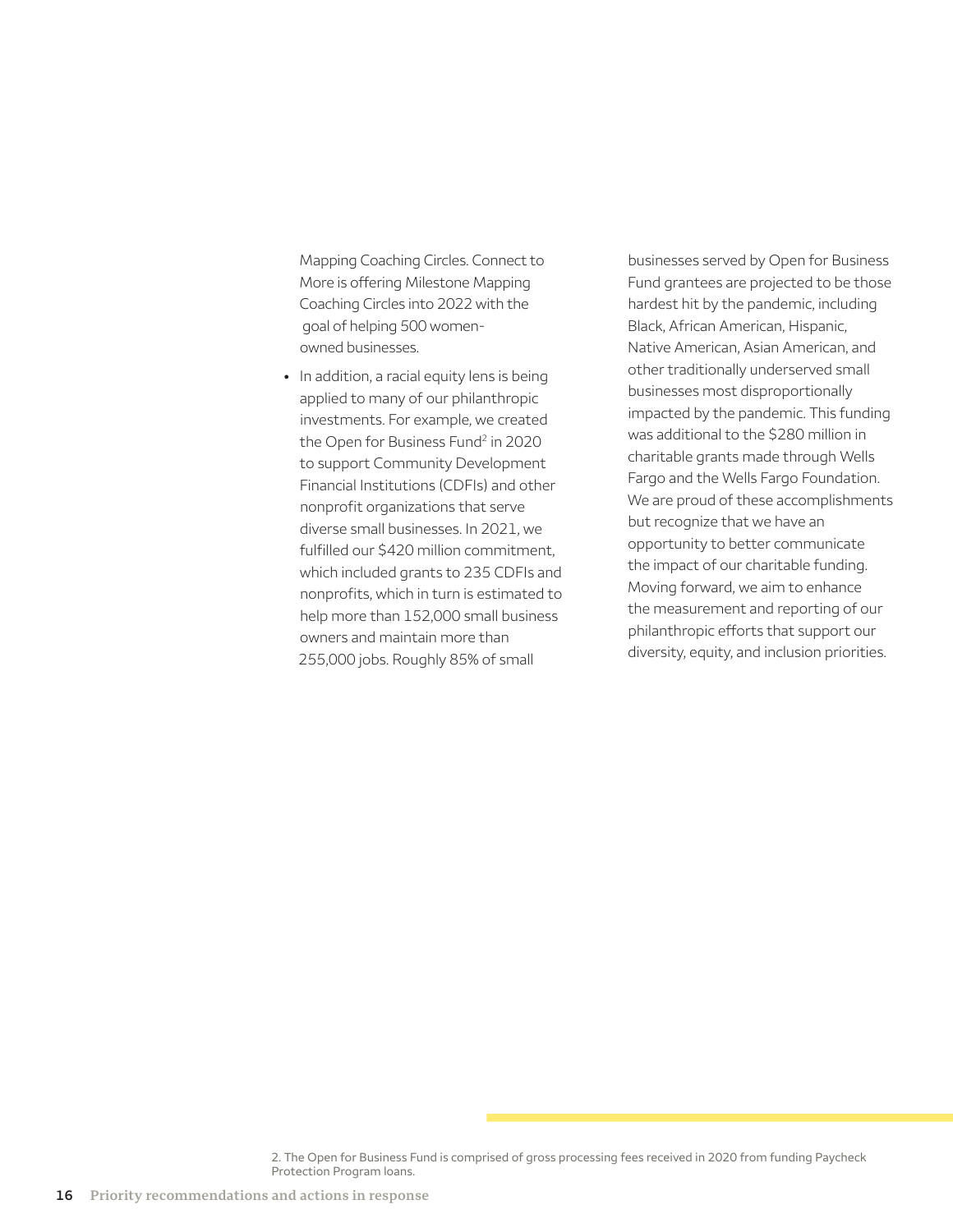# Conclusion

We are proud of the work we have completed thus far with respect to human rights and DE&I, while we also acknowledge that this is a journey, and we have more work to do. We value active and ongoing engagement with our stakeholders and will continue to update stakeholders on our human rights approach and progress via our annual [ESG report](https://www08.wellsfargomedia.com/assets/pdf/about/corporate-responsibility/environmental-social-governance-report.pdf) and [additional](https://www.wellsfargo.com/about/corporate-responsibility/goals-and-reporting/)  [ESG disclosures](https://www.wellsfargo.com/about/corporate-responsibility/goals-and-reporting/).

# **Cautionary Statement about Forward-Looking Statements**

This document contains forward-looking statements about our future financial performance and business. Because forward-looking statements are based on our current expectations and assumptions regarding the future, they are subject to inherent risks and uncertainties. Do not unduly rely on forward-looking statements as actual results could differ materially from expectations. Forward-looking statements speak only as of the date made, and we do not undertake to update them to reflect changes or events that occur after that date. For information about factors that could cause actual results to differ materially

from our expectations, refer to our reports filed with the Securities and Exchange Commission, including the discussion under "Risk Factors" in our Annual Report on Form 10-K for the year ended December 31, 2021, as filed with the Securities and Exchange Commission and available on its website at <u>[www.sec.gov](https://www.sec.gov/)</u>.<sup>3</sup>

<sup>3.</sup> We do not control this website. Wells Fargo has provided this link for your convenience, but does not endorse and is not responsible for the content, links, privacy policy, or security policy of this website.